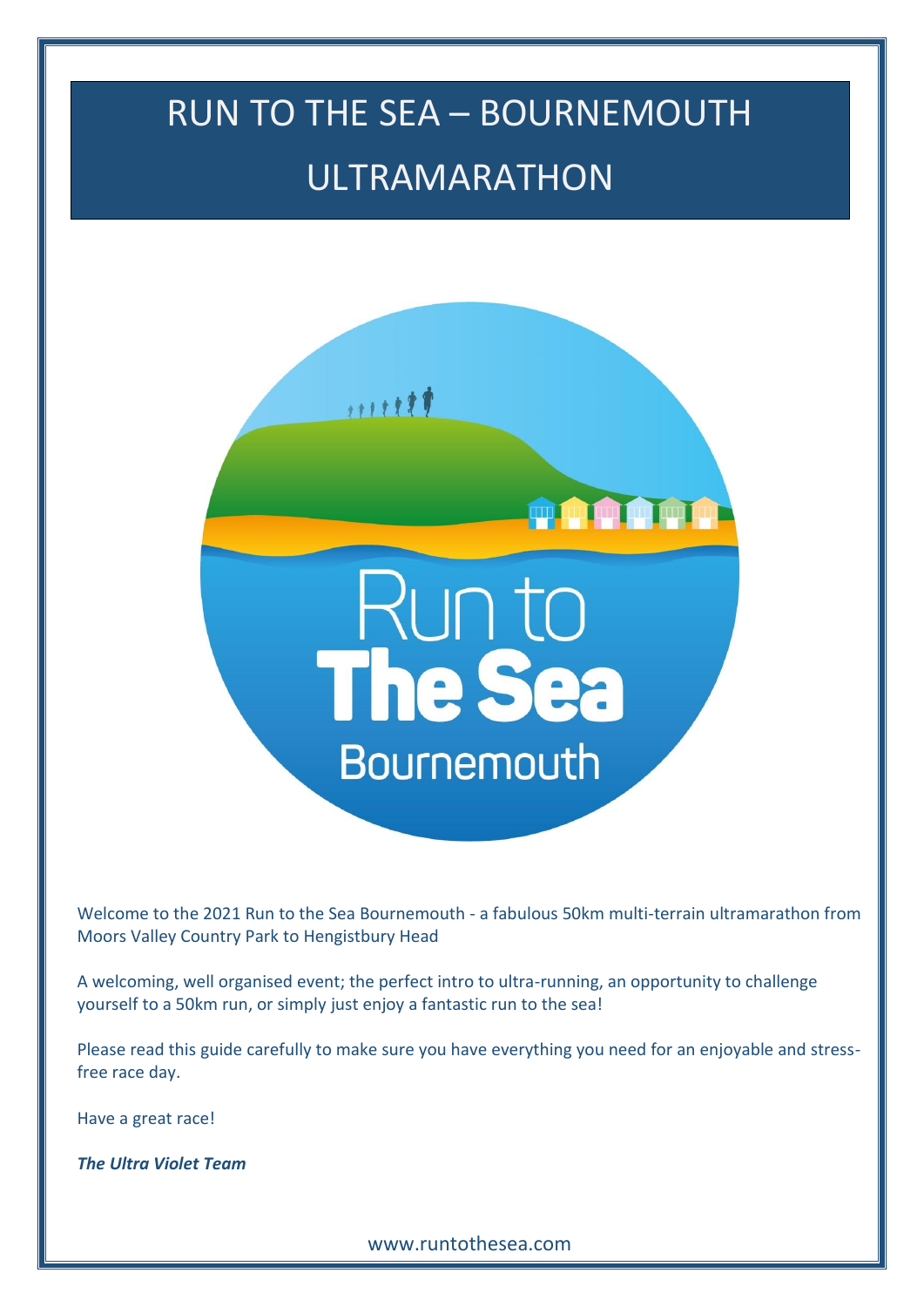## AT A GLANCE SUMMARY

| <b>Race START</b>                   | Moors Valley Country Park, Ashley Heath, Dorset, BH24 2ET                                                                                                                                                                                                                                           |
|-------------------------------------|-----------------------------------------------------------------------------------------------------------------------------------------------------------------------------------------------------------------------------------------------------------------------------------------------------|
| Dropping off at the<br><b>START</b> | If you are not taking the event bus from the finish, your supporters can<br>drop you off at the start $-$ there is a 10-minute drop-off time that is free of<br>charge. After that car parking charges can be found here                                                                            |
| <b>Race FINISH</b>                  | Hengistbury Head, Christchurch, Bournemouth                                                                                                                                                                                                                                                         |
| Parking at the FINISH               |                                                                                                                                                                                                                                                                                                     |
| Registration                        | Hengistbury Head, Broadway, BH6 4EL<br>Registration is open from 06:15-07:45 on race day. Your race pack will be<br>available to pick up from registration 30-40 minutes before your start time                                                                                                     |
| <b>Baggage drop</b>                 | You will be provided at Registration with a RTTS Bournemouth drawstring<br>bag - this is for you to get a few essentials transported from the start to the<br>finish. This is a FREE service - full details are in the "Buses & Baggage"<br>section.                                                |
| <b>Onsite facilities</b>            | There will be toilets at the start & finish venues.<br>There is a café right at the finish which offers food and drinks to purchase<br>and where you will pick up your FREE soup and bread afterwards.                                                                                              |
| Entries on the day                  | Sorry no entries on the day                                                                                                                                                                                                                                                                         |
| Race briefing                       | Your race briefing will be emailed to you before the event, it is considered<br>that by turning up to the event you have read and agreed, to the safety<br>briefing and Covid measures                                                                                                              |
| <b>Start</b>                        | $7:00am - 8:00am$ .<br>Groups of runners will be started off at intervals. Your exact start time will<br>be pre-allocated and confirmed before race day. You should arrive<br>approximately 30 mins before your exact time slot and approach the start<br>area with 10 mins to go.                  |
|                                     | Please read the Race Start section later in this booklet for full guidelines.                                                                                                                                                                                                                       |
| <b>Terrain</b>                      | The 50km course starts on the Castleman's Trailway start until the<br>approximate halfway mark. It's relatively flat and will be mainly firm<br>underfoot, but can also be wet in places if we have a lot of rain beforehand.<br>From 27km onwards the course is mainly on promenade and footpaths. |
|                                     | Please be respectful and courteous to other users of the trails                                                                                                                                                                                                                                     |
| Checkpoints                         | There are four checkpoints on the course. We recommend that you have<br>personal nutrition delivered ahead of your arrival, which must be dropped                                                                                                                                                   |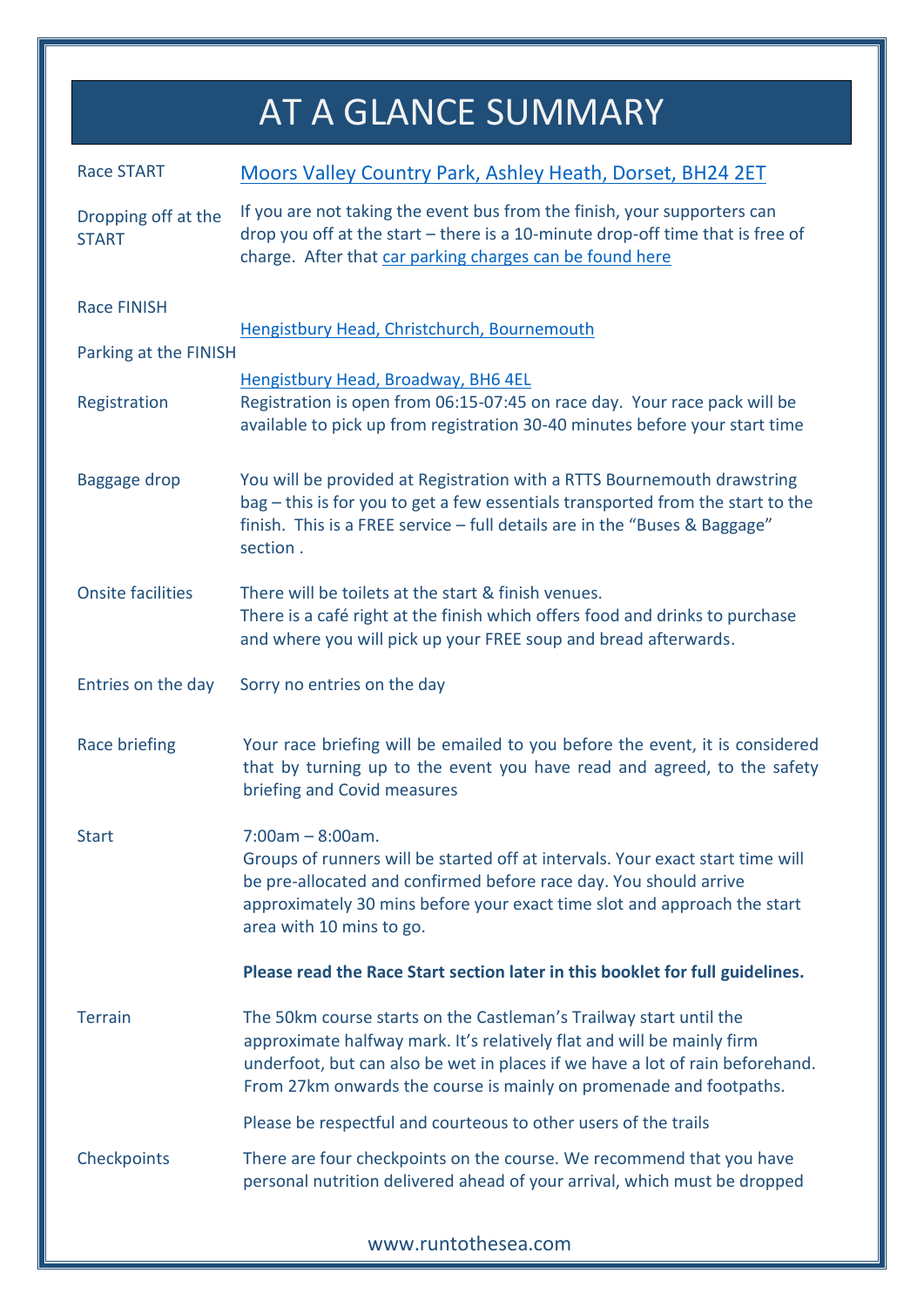| Course signage | in the box at the start. See "Checkpoints" below how to get your personal<br>nutrition out on the course.<br>It is mandatory to stop at each checkpoint even if you don't want food or<br>drink<br>Yellow/black arrows & occasionally red/white tape. You will be sent the<br>final GPS file for the route in the week before race day - make sure you use<br>the latest version as changes could be made. There will also be a google<br>map version of the route made available, showing checkpoints and public<br>toilets along the route |
|----------------|----------------------------------------------------------------------------------------------------------------------------------------------------------------------------------------------------------------------------------------------------------------------------------------------------------------------------------------------------------------------------------------------------------------------------------------------------------------------------------------------------------------------------------------------|
| Cut off points | Checkpoint 1 - Ferndown Wayfarer Cricket Club (9.1k) closes at 09:40am<br>Checkpoint 2 – Willett Arms Pub, Wimborne (18.6km) closes at 11:20am<br>Checkpoint 3 - Poole Christian Fellowship (32.3km) closes at 13:50pm<br>Checkpoint 4 - Bournemouth Seafront (41.5km) closes at 15:40pm<br>The cut off time for the finish is 5pm<br>Please see Checkpoint Instructions below                                                                                                                                                               |

### DETAILED INFORMATION

#### **PLEASE ARRIVE AT THE RACE VENUE APPROXIMATELY 30 MINUTES PRIOR TO YOUR OWN START TIME**

**ARRIVE AT THE START LINE IN KIT, NUMBER PINNED ON, GPS PRIMED (if using) AND READY TO RUN**

**PLEASE APPROACH THE STARTING PENS 10 MINUTES PRIOR TO YOUR OWN START TIME**



#### **MAKE SURE THAT YOU'RE ON TIME!**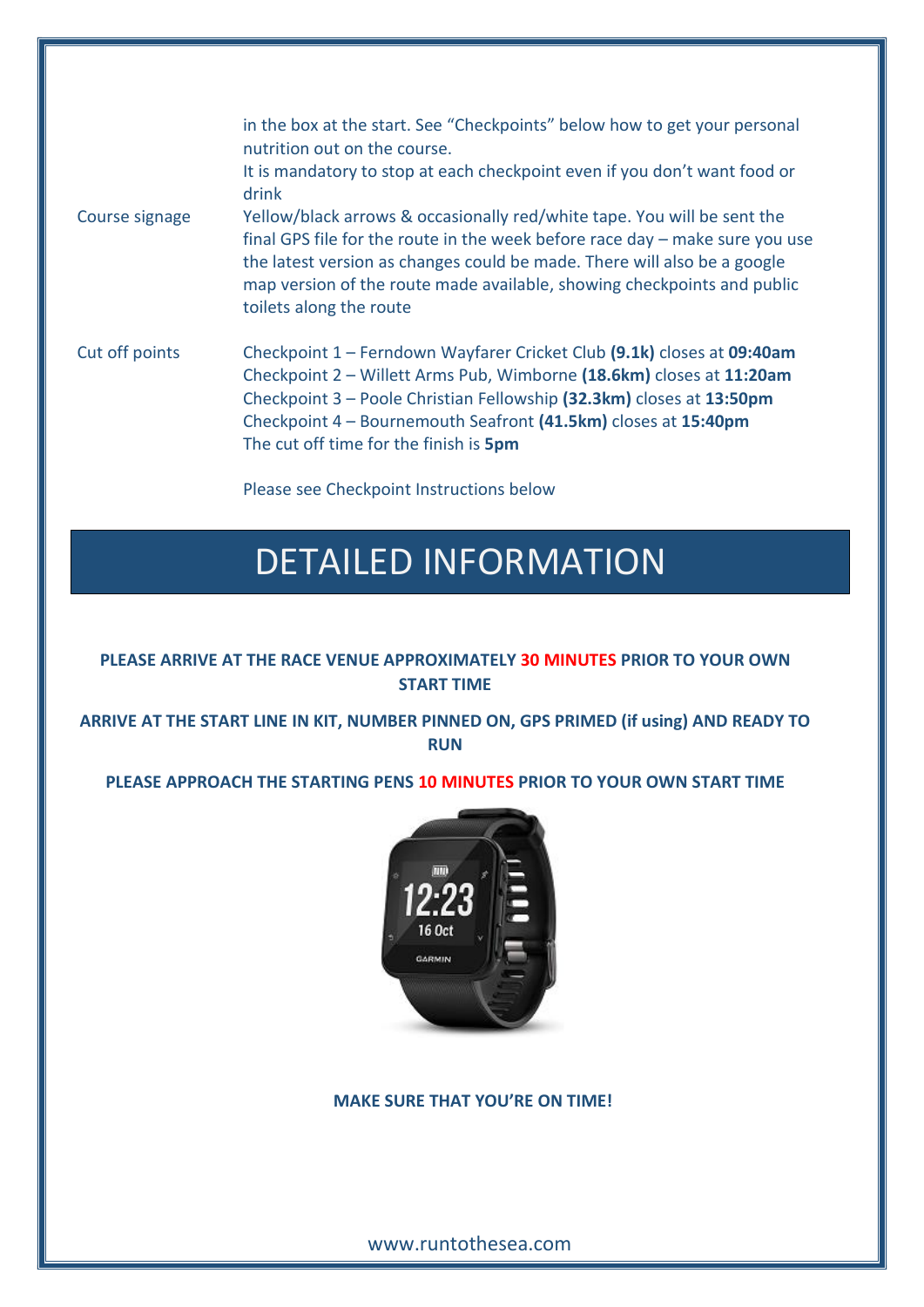### RACE REGISTRATION

#### **Race packs should be picked up at the START on race day. Registration will be open from 06:15-07:45**

**Please make sure you ask any questions by email/phone by Wednesday 13th October.** 

**The Race Start** is at [Moors Valley Country Park,](https://www.moors-valley.co.uk/visitor-information/contact-us/)  [Ashley Heath, Dorset, BH24 2ET](https://www.moors-valley.co.uk/visitor-information/contact-us/)

**The Race Finish** is at Hengistbury Head, Bournemouth (car park postcode is: BH6 4EN)

Please ensure that you have read the race instructions/briefing prior to race day and have asked any questions you may have.

#### **Your race pack will contain-**

- $\checkmark$  Your race number<sup>\*</sup> (to be worn on your front)
- $\checkmark$  Your race timing chip which will be on the reverse of the race number.
- ✓ Your RTTS Bournemouth drawstring bag to have essentials transported to the finish for you
- $\checkmark$  Your RTTS headscarf (can be used as a face-covering at the start/checkpoints if required)
- $\checkmark$  Your Ultra Violet silicone cup (if you have pre-ordered one)

\*If you have a medical condition that will need consideration, please mark the front of your number with a cross and write details on the back. Race numbers must not be passed on to another runner

### BAGGAGE & BUSES

**Buses:** The bus arrangements will be sent to those who have booked the bus transport before race day. Buses will be allocated according to your start time to make sure you are at the start in good time. Our buses will take you from The Broadway, Hengistbury Head (the finish) to Moors Valley Country Park (the start) pre-event. You will be allocated a bus according to your start time – please make sure you are there in plenty of time as the buses are full and it is unlikely we will be able to fit you on a later bus.

It's a 30-minute journey by bus. You'll be dropped a short walk from race registration & the start.

**Baggage:** In your race pack you will be issued with a Run to the Sea Bournemouth drawstring bag, these will be labelled with your race number. Please be aware that these drawstring bags (big enough to fit some running shoes and a few small items) are the only bags that we can transport for you back to the finish area. **TRAVEL LIGHT**. If using one of our pre-race buses, we suggest you travel in your kit with a layer over the top, take a drinks bottle, banana and your car keys etc – that's it.

Our bag drop-off point is right next to the start line.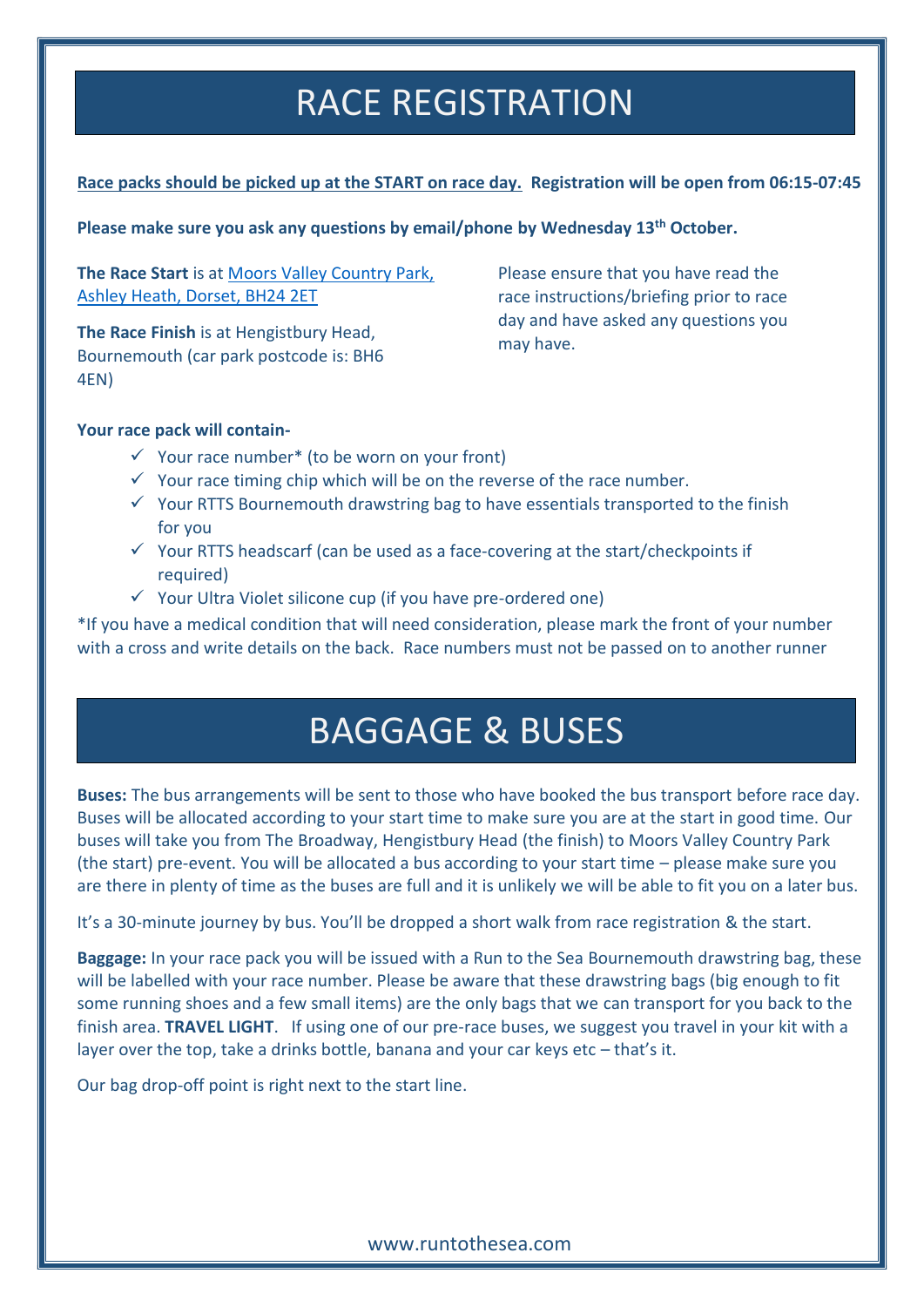### RACE START PROCEDURE

- $\checkmark$  Exact time slots will be pre-allocated and confirmed before race day. These will be at intervals between 07:00-08:00
- $\checkmark$  You should turn up no more than 30 minutes before your exact time slot
- ✓ **DON'T FORGET YOU CAN HAVE YOUR OWN NUTRITION SENT AROUND THE COURSE**. Personal nutrition must be left in a sealed bag, labelled with your race number and the checkpoint each bag should go to, and placed in the appropriate boxes at the race start area as you arrive. This is for checkpoints 2,3 & 4 and you must drop your food bags by **07:30am** latest
- $\checkmark$  Your RTTS headscarf/buff will make a very good face-covering during the start and at feedstations, should you choose
- $\checkmark$  10 minutes before your exact time slot, make sure you are at the start area where a crew member will direct you to your start pen
- $\checkmark$  Race numbers are in number order to enable you to find your position in the start pens
- $\checkmark$  Position yourselves in one of the 'starting pens' until called forward
- ✓ **You should arrive at the start in kit, number pinned on to your front, mandatory kit, gps primed and ready to go.**

### RACE BRIEFING & COURSE

The race briefing will be made available to you by email prior to the day. It will then be assumed that you have read, understood & agreed to the race briefing. If you have any questions for the organisers, get in touch BEFORE race day.



#### **At the start-**

There will be no pre-race mass safety briefing. Instead it will be emailed to each runner just before race day. By turning up to the event you are considered to have read and agreed to, the safety briefing & covid measures.

#### **The course-**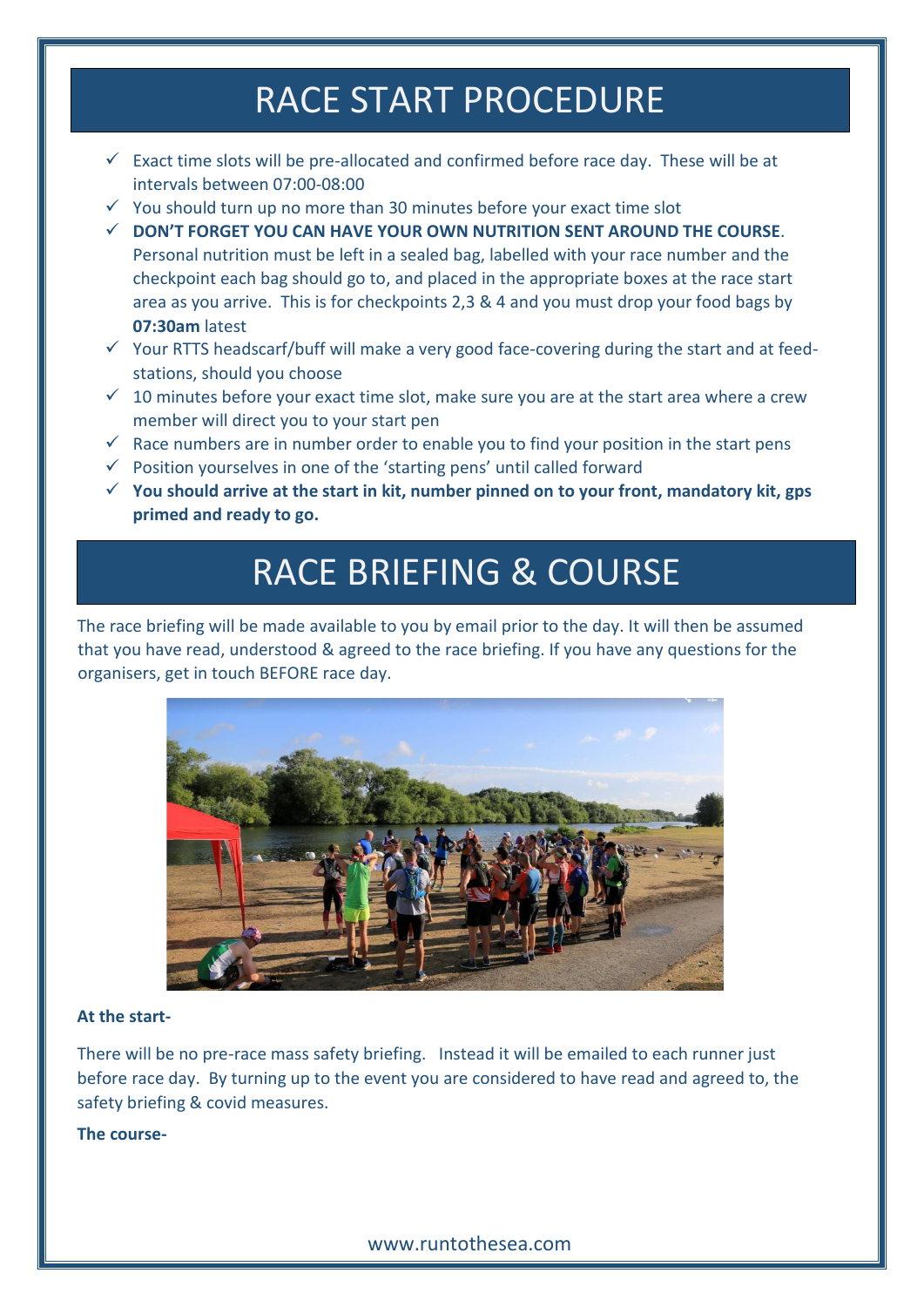Our course is 50km point to point, starting in Moors Valley Country Park and finishing at Hengistbury Head. The first half follows the path of the Castlemans Trailway, and as an old railway, it avoids any major inclines. The second half of the route is a mixture of seafront promenade, pavements and parks.

#### **Road Safety-**

The course does cross a number of roads. When you follow the race signage you will be guided to cross the roads at pedestrian crossing points – please make adult decisions about crossing roads only when safe to do so, using the crossing point correctly and safely. Any runner seen crossing the road when the lights are red will be disqualified. Marshals along the route are there to guide you, not to stop traffic or help you cross safely – this is your responsibility.

The course is narrow in some places, with gates to negotiate etc. Please be patient and courteous with other members of the public. The course is unsuitable for buggies and wheelchairs.

#### **Course signage-**

The course is fully signed with yellow signs-



All meaningful junctions will be signed, but be aware that long straight sections where no turns are required, will only be signed sporadically. There will also be red/white tape where we are unable to fix a sign.

You will find a PROVISIONAL course map on the race website, with a downloadable GPS file. The FINAL route will be emailed to you with a week to go.

You can use any GPS unit (including phones) that can download and show the route.

#### **Please make sure you are familiar with your chosen GPS app well before race day.**

Please be sure to check your battery life beforehand so that you know whether to have it on throughout, or to only use it for checking purposes.

#### **'Time of day' cut-off times-**

Each check point will close at the time given below.

We have a sweep runner at the rear of the race who will advise if you are behind the cut off times.

Runners are expected to be self-sufficient in getting themselves to their required destination if they have to drop out of the race.

- ✓ Checkpoint 1 Ferndown Wayfarer Cricket Club **(9.1k)** closes at **09:40am**
- ✓ Checkpoint 2 Willett Arms Pub, Wimborne **(18.6km)** closes at **11:20am**
- ✓ Checkpoint 3 Poole Christian Fellowship **(32.3km)** closes at **13:50pm**
- ✓ Checkpoint 4 Bournemouth Seafront **(41.5km)** closes at **15:40pm**
- ✓ The cut off time for the finish **(50k)** is **5pm**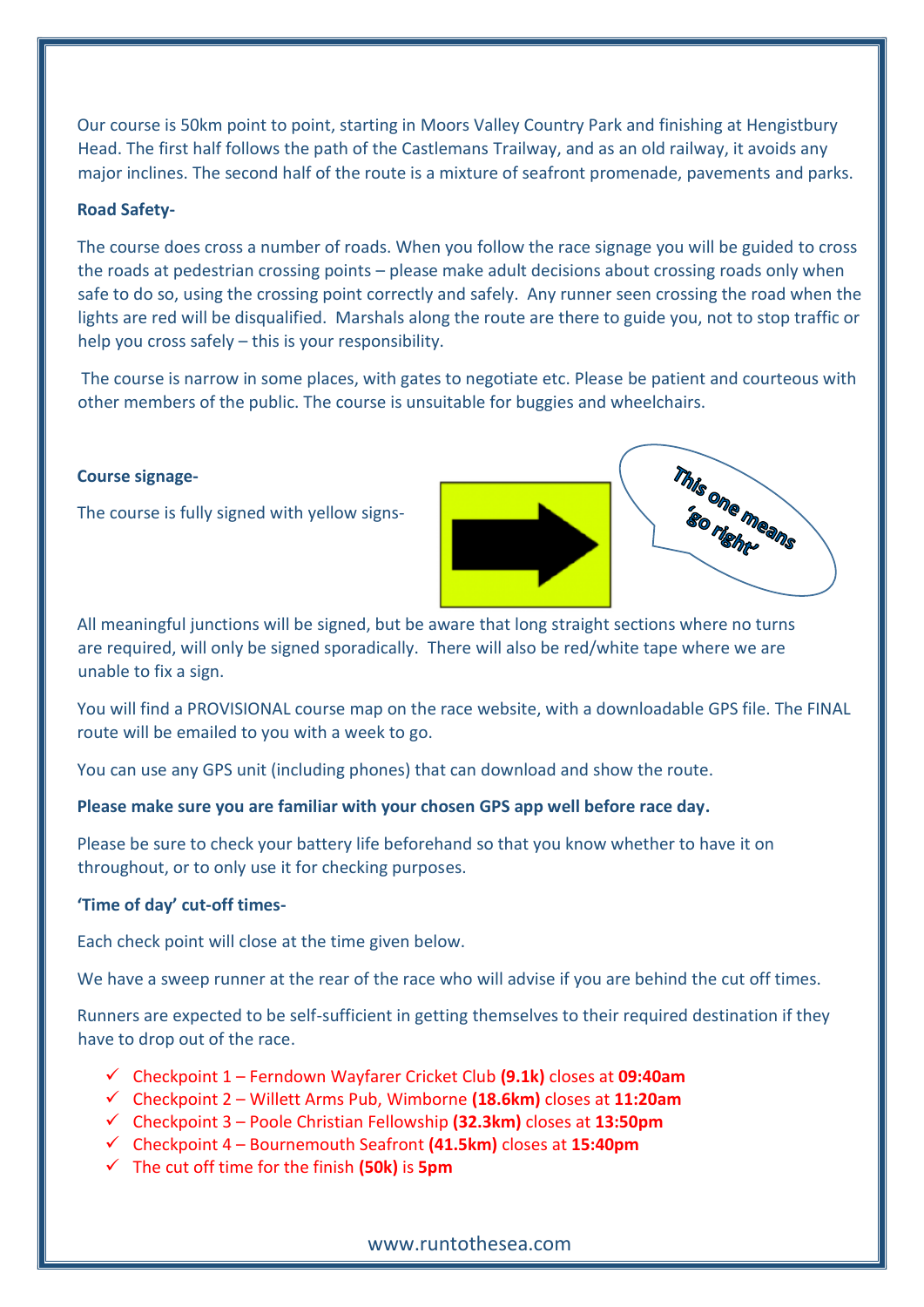#### **Course etiquette –**

Please be respectful of other path/trail users on the course. Give people space and do not stretch across the entire width of the trails/paths

# CHECKPOINT/FEED-STATION INFORMATION

There are four food and water stations on the course. These are located at the check points. **It is compulsory to check-in at each checkpoint even if you do not want to stop for food or drink-**

- 1. Checkpoint 1 (9.1km)
- 2. Checkpoint 2 (18.6km)
- 3. Checkpoint 3 (32.3km)
- 4. Checkpoint 4 (41.5km)



Each checkpoint will have a selection of individually wrapped snacks as well as

water to replenish your water bottles, and flat cola. There will be vegan-friendly options.

Our checkpoints will not be using cups. Should you want a drink around the course, you will need to use your personal cup. If you do not have a suitable one you can pre-order an UltraViolet silicone cup (£3) via your 'EDITENTRYDETAILS' link in your confirmation email. Otherwise you can purchase one on the day (£5 correct cash only please). These squash down to pocket size & are perfect to use on course. You can of course top up your bottles with water at each station

**Please make sure your supporters do not try to meet you at feed-stations – these are for runners only and to avoid crowding we do not encourage spectators to wait at these points. These areas also have limited access & parking, and access will be required by our event crew and medics.**

### FEEDSTATIONS

- $\checkmark$  Please do not arrange to meet your supporters at checkpoint/feed-stations
- $\checkmark$  There will be hand sanitisers for you to use for hygiene purposes
- $\checkmark$  Food items will be individually wrapped
- $\checkmark$  All drinks (water & cola) will be in large containers with taps
- $\checkmark$  Your RTTS headscarf/buff will make a very good face-covering during the start and at feedstations, should you choose
- ✓ **DON'T FORGET YOU CAN HAVE YOUR OWN NUTRITION SENT AROUND THE COURSE**. Personal nutrition must be left in a sealed bag, which needs to be labelled with 1) your race number, and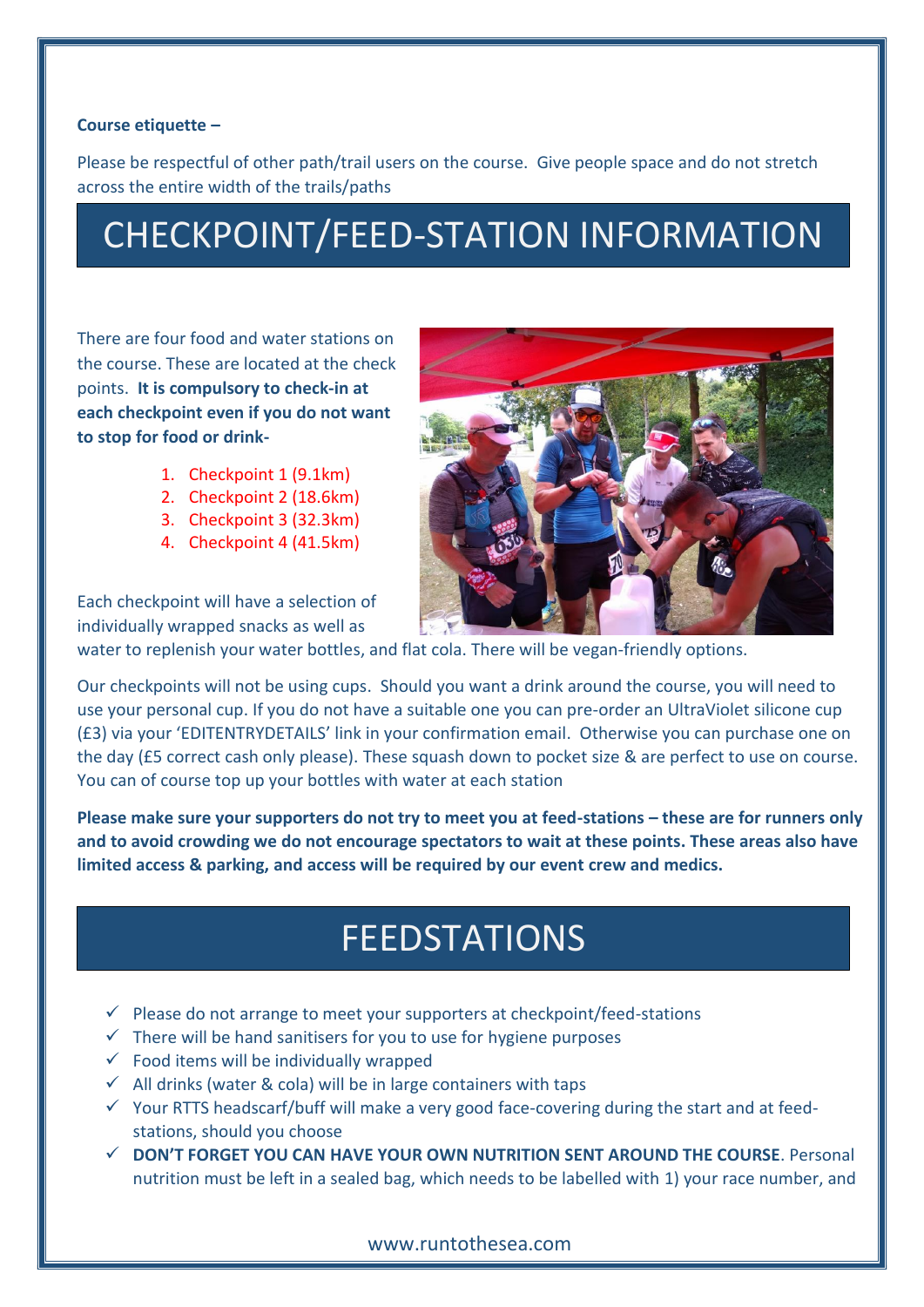2) which feed-station (2,3 or 4)each bag should go to and then placed in the relevant boxes at the race start area as soon as you arrive.

- ✓ You must drop your food bags by **07:30am** latest
- ✓ We will then deliver them to the designated checkpoint(s) around the course for you, **starting from Checkpoint 2 at 18.6km**



 $\checkmark$  Please note that we are unable to return any unused items left at checkpoints after the race.

### **TEAMS**

- ✓ Team members will register individually, *entering exactly the same team/club name*
- $\checkmark$  Team/club names cannot be added after three weeks before race day
- $\checkmark$  Team/club runners do not have to run together
- $\checkmark$  The finish the first five members of a club/team over the line, regardless of age or gender, will be the winners
- $\checkmark$  Prizes will be posted out after race day due to the staggered starts

### COMPULSORY KIT LIST & MEDICAL PROVISION